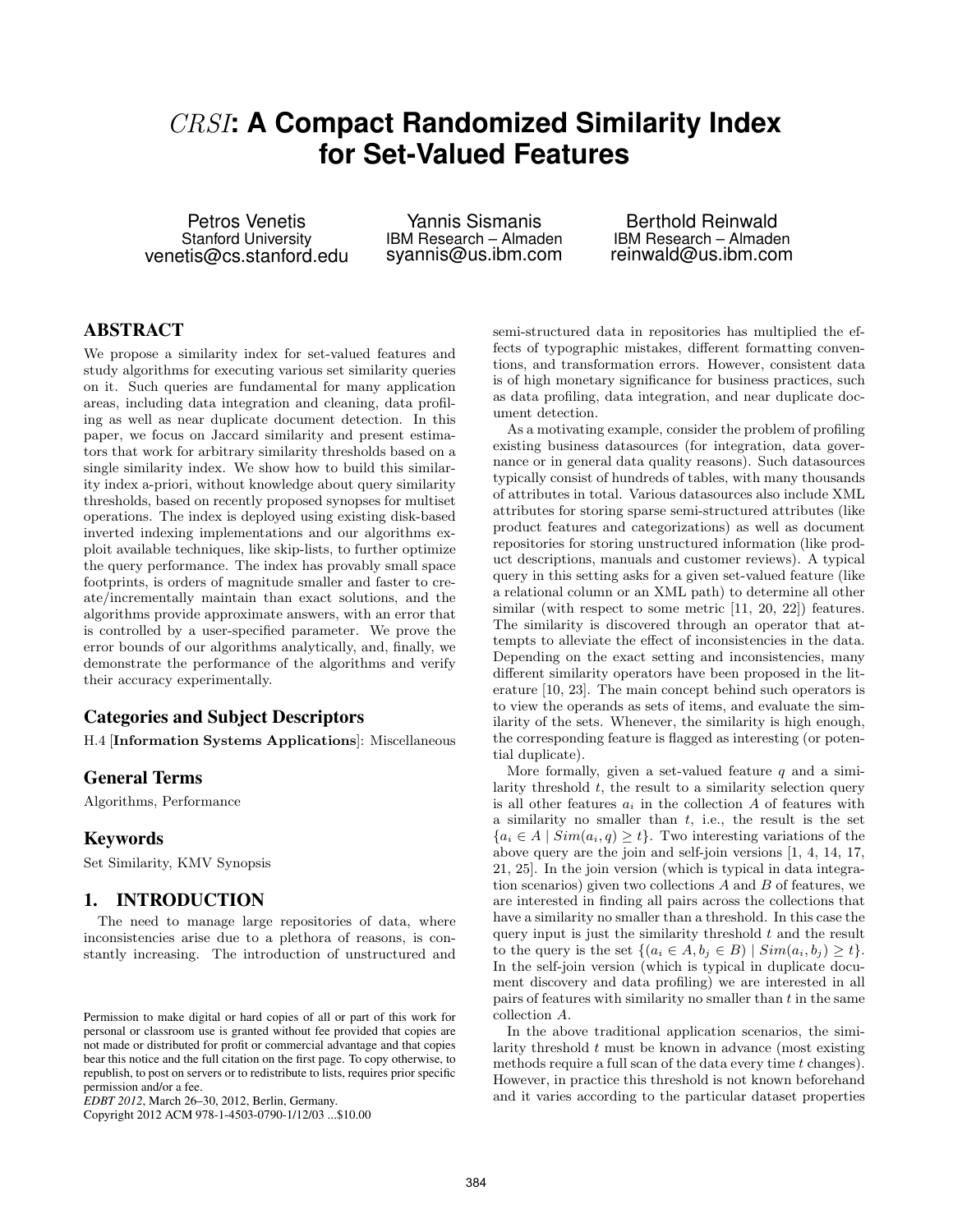as well as the exact application requirements. Users have to experiment with various threshold values, which either return very few results (if the threshold is too high) or too many (if the threshold is too low). The *selectivity* version of the queries above, instead of returning the actual similar features (or pairs of features) returns the corresponding counts [\[16\]](#page-11-11). Such counts can be used by the user in order to determine the particular threshold that makes sense for a given application and dataset properties.

Similarity queries pose many interesting research challenges. The sheer volume of modern datasets makes it prohibitive to scan the data over and over any time the user poses a query. In the case of joins, the expected quadratic complexity — of comparing every feature conceptually with every other feature — is another challenge that must be addressed. However, in the above applications, it is not usually necessary to insist on the exact answers. Instead, determining an approximate answer suffices. This motivates the design for summary structures with small space and time requirements that can be maintained easily and support approximate results. Such structures enable a twostep approach in similarity queries. First, a fast retrieval of approximate answers, followed by a slower but accurate computation in the few cases where the user is not satisfied with the approximate answer.

In the literature, many techniques for performing exact or approximate versions of the similarity queries have been proposed. However, there are many shortcomings. Most importantly, there is no unified technique and data structure for performing all the similarity queries described above, for a wide range of similarity functions. Different structures and algorithms are required for performing, for example, selfjoins and for estimating the corresponding selectivity. Other major obstacles are that most algorithms require (1) a-priori knowledge of the similarity threshold  $(t)$  and  $(2)$  a full scan of the data any time the parameters of the query (e.g., the  $parameter/threshold t) change.$ 

Motivated by the above challenges, we design an approximate similarity index that can be built without knowledge of any similarity threshold and can be used for a wide family of similarity functions. The same index can be used to perform *all versions of the similarity queries* discussed above, providing robust results at minimal computational cost, storage overhead and incremental maintenance. In this paper, we focus on Jaccard similarity since it has been shown [\[25\]](#page-11-10) that Jaccard can be used as the basic block for other more elaborate similarity functions (like cosine, overlap, edit, and dice).

The main idea is to summarize the features in the collection using a recently proposed synopsis [\[5\]](#page-11-12) for multiset operations. Every item in the feature is hashed by one hash function (without the need of a min-wise independent family of hash functions), and the synopsis consists of the k-minimum hashed values (KMV). An inverted index on the KMV is then created using an external-memory (persistent) implementation. This index can be created *without any knowledge* of the query similarity thresholds t that the user might use later on. We show that any similarity selection, join and selectivity query with threshold  $t$  can be mapped to a variation of an at least  $t \times k$  out of k query on the inverted index. This type of inverted index query is a hybrid between the typical AND/OR queries, which are supported by available inverted indexes. We provide unbiased estimators of the Jaccard distance as well as analytical error bounds that can be used to appropriately pick the size k of the synopses. We also provide algorithms that exploit techniques, like skip-lists, that most inverted indexes support to further optimize the query time performance.

Contributions Our main contributions are:

- We provide a formal framework for thinking about set similarity queries and approximations (Section [2\)](#page-1-0).
- We provide estimators for the Jaccard similarity metric using the KMV synopses, error bounds on the accuracy of the estimations, and analytical formulae for appropriately selecting the synopsis size (Section [3\)](#page-3-0).
- We propose a data profiling tool that uses the proposed index (Section [4\)](#page-4-0).
- We propose novel algorithms for constructing appropriate similarity indexes, without knowledge of the similarity thresholds  $(t)$  that the user is interested in (Section [5\)](#page-4-1).
- We develop optimization techniques that exploit modern inverted indexes characteristics to perform set similarity queries on our proposed index (Section [5\)](#page-4-1).
- We demonstrate that our techniques can be directly deployed on top of freely available inverted index libraries (Section [5\)](#page-4-1).
- The experimental results show that the similarity index is orders of magnitudes smaller than the input data, it can be incrementally maintained, it provides very accurate results, and it is applicable to various application scenarios (Section [6\)](#page-7-0).

# <span id="page-1-0"></span>**2. PRELIMINARIES**

In this section we provide necessary background on similarity and specialized indexes for answering similarity queries.

## **2.1 Notation and Concepts**

#### *2.1.1 Notation*

We consider a collection  $\mathcal C$  of n set-valued features:  $a_1$ ,  $a_2, \ldots, a_n$ , where each set  $a_i$  draws items  $(w_p)$  from a finite universe. In the following we will call each of these sets  $(a_i)$ a *feature*. A *similarity function* returns a value in [0, 1] when applied on two features. We denote this similarity function as  $Sim(\cdot, \cdot)$ .

<span id="page-1-1"></span>Example 1. *We present one example for relational data and one for semi-structured.*

Relational *Assume we have the relational table shown below:*

| Name  | $ZIP\_Code$ |
|-------|-------------|
| Alice | 12345       |
| Bob   | 54321       |

*Then, we have three features (one for each relational attribute):*

 $a_1 = \{1, 2\}$  *for attribute ID,* 

 $a_2 = \{\text{Alice}, \text{Bob}\}\$  *for attribute Name, and* 

 $a_3 = \{12345, 54321\}$  *for attribute ZIP\_Code.* 

Semi-structured *Now, assume that we have the following two XML documents:*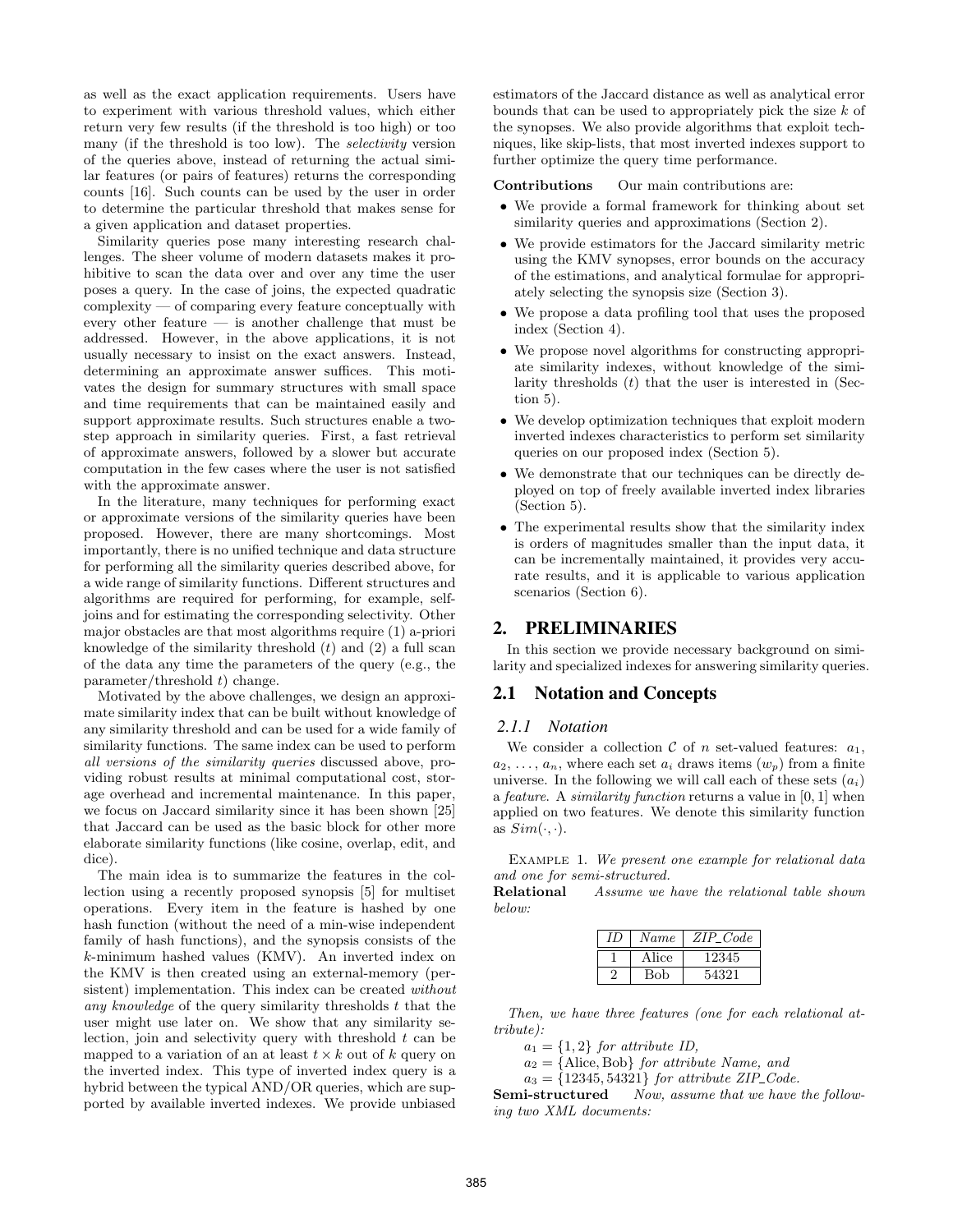| $<$ person $>$                   | $<$ person $>$                 |
|----------------------------------|--------------------------------|
| $<$ ID $>1$ $<$ /ID $>$          | $<$ ID>2 $<$ /ID>              |
| $<$ Name $>$ Alice $<$ /Name $>$ | $<$ Name $>$ Bob $<$ /Name $>$ |
| $<$ homeZIP>12345 $<$ /homeZIP>  | $<$ workZIP>54321              |
| $\langle$ /person $\rangle$      | $<$ person $>$                 |

| In this case, we have the following features:                       |
|---------------------------------------------------------------------|
| $a_1 = \{1, 2\}$ for the XML path person/ID.                        |
| $a_2 = \{\text{Alice}, \text{Bob}\}\$ for the XML path person/Name, |
| $a_3 = \{12345\}$ for the XML path person/homeZIP, and              |
| $a_4 = \{54321\}$ for the XML path person/workZIP.                  |

#### *2.1.2 Inverted indexes (posting lists, skip-lists)*

An inverted index is a data structure that efficiently maps an item  $w_p$  to a sorted list of feature identifiers such that the corresponding features contain the item  $w_p$  [\[2\]](#page-11-13). The sorted list of feature identifiers is called a *posting list*. Typical posting lists implementations also contain *skip-lists* that allow their efficient traversal. More specifically, the skip-lists allow the efficient discovery of any feature identifier greater than or equal to any given identifier. Such skip-lists are used to optimize AND queries on inverted indexes, where *all* the input items in an input query must exist in the output. In contrast, OR queries return all features that contain *at least* one item from the input.

#### *2.1.3 Inverted indexes (stored fields)*

We continue and conclude our discussion on inverted indexes, by denoting as a *stored field* any stored metadata associated with a particular feature identifier. The stored fields are typically used to store useful metadata information about the indexed features. They can be thought of as a mapping from feature identifiers to any other useful metadata information. Standard inverted indexes support stored fields.

#### *2.1.4 Similarity index*

A similarity index is an index (based on a given collection  $\mathcal{C}$ ) that can execute at least the following class of queries for any given similarity threshold t:

- **Similarity Selection** Given a feature  $q$  return all features with similarities no less than t, i.e.,  $\{a_i \in \mathcal{C} \mid Sim(a_i, q) \geq \}$ t}.
- Similarity Join Given two similarity indexes for collections  $C_1$  and  $C_2$ , return all pairs of features with similarities no less than t, i.e.,  $\{(a_i \in \mathcal{C}_1, b_j \in \mathcal{C}_2) \mid Sim(a_i, b_j) \geq$  $t$ . The self-join variation returns the corresponding pairs when both features are drawn from the same col $lection/indexC.$
- Similarity Selectivity For similarity selections, joins and self-joins, instead of returning the actual result set, return the corresponding size (count) of the result set.

## *2.1.5 Approximations*

A function  $\widetilde{Sim}(\cdot, \cdot)$  is called an  $(\varepsilon, \delta)$ -approximation of  $Sim(\cdot, \cdot)$ , when the Absolute Relative Error (ARE) of the approximation is greater than  $\varepsilon$  with probability at most  $\delta$ . The absolute relative error of  $Sim(\cdot, \cdot)$  is defined as:

$$
ARE = \frac{|\widehat{Sim}(\cdot, \cdot) - Sim(\cdot, \cdot)|}{Sim(\cdot, \cdot)}
$$

.

The values  $\varepsilon$  and  $\delta$  must be small for practical applications.

An  $(\varepsilon, \delta)$ -approximate similarity index can efficiently execute the above class of queries, when the  $Sim(\cdot, \cdot)$  function is replaced with an  $(\varepsilon, \delta)$ -approximation  $\widehat{Sim}(\cdot, \cdot)$ . Keep in mind that most applications try to find the most similar pairs of features; the thresholds  $t$  selected are found empirically and it is not fundamental that the similarity of two features is exactly more than t. For example, in near duplicate document detection, it is important that the similarity of a pair of documents is high, *but* it is not too important to note that it *must* be higher than t, as long as it is close or more than t. Thus, solving the  $(\varepsilon, \delta)$ -approximation problem is usually sufficient for practical purposes.

#### *2.1.6 Similarity Functions*

In the rest of the paper,  $Sim(\cdot, \cdot)$  denotes the Jaccard similarity  $J(\cdot, \cdot)$  by default, unless otherwise stated. Thus, for two sets  $a_i$  and  $a_j$  we have  $Sim(a_i, a_j) = \frac{|a_i \cap a_j|}{|a_i \cup a_j|}$ . We point out that we focus on Jaccard similarity, because it has been shown [\[25\]](#page-11-10) that  $J(\cdot, \cdot)$  can be used as the basic block for other similarity functions (like cosine, overlap, edit, and dice).

#### <span id="page-2-0"></span>**2.2 Straight-Forward Approaches**

In this section, we describe some straight-forward ideas for using inverted indexes in order to perform exact similarity queries and identify the pitfalls.

Let's assume we have the inverted index of a collection of features. The inverted index maps any given distinct item  $w_p$  that appears inside a feature of the collection to the corresponding posting list.

For simplicity, let's start with the case of a similarity selection query. More precisely, let's assume we are given a feature  $q = \{w_1, w_2, w_3\}$ , and we are interested in finding all other similar features in the collection with a threshold  $t = 2/3$  using the Jaccard similarity function. It is easy to see that the only possible features (of size at most 3) that could match our query (other than q itself) are  $\{w_1, w_2\}$ ,  $\{w_1, w_3\}$  and  $\{w_2, w_3\}$ . In other words we are looking for features that contain at least  $t \times |q| = 2$  items from q.

However, typical inverted indexes only support AND/OR posting list processing. In other words, inverted indexes can either find features that contain *at least* one item in q or *all* the items in q. We must point out that especially for the AND posting list processing, typical inverted indexes provide skip-lists that can speed up the processing tremendously [\[2\]](#page-11-13).

We denote the posting list processing where we need at least *n* items out of *m* as  $n/m$ -posting list processing. In our example above we require  $n = 2$  out of  $m = 3$  items. This kind of processing is a hybrid between AND and OR processing. In the literature it is an instance of Weighted-AND (WAND) queries [\[6\]](#page-11-14).

The previous example suggests that (at least for Jaccard similarity) inverted indexes are a very natural starting point for similarity queries. Another appealing point is that various similarity queries (other than selections) can be handled naturally as well. For example, a similarity join can be executed in an "indexed nested-loop join" fashion: For each feature, we probe the index to efficiently find other similar features. The same approach can be used of course to handle self-joins. Selectivity queries, that only return the number of results, are executed as their counterpart full queries, that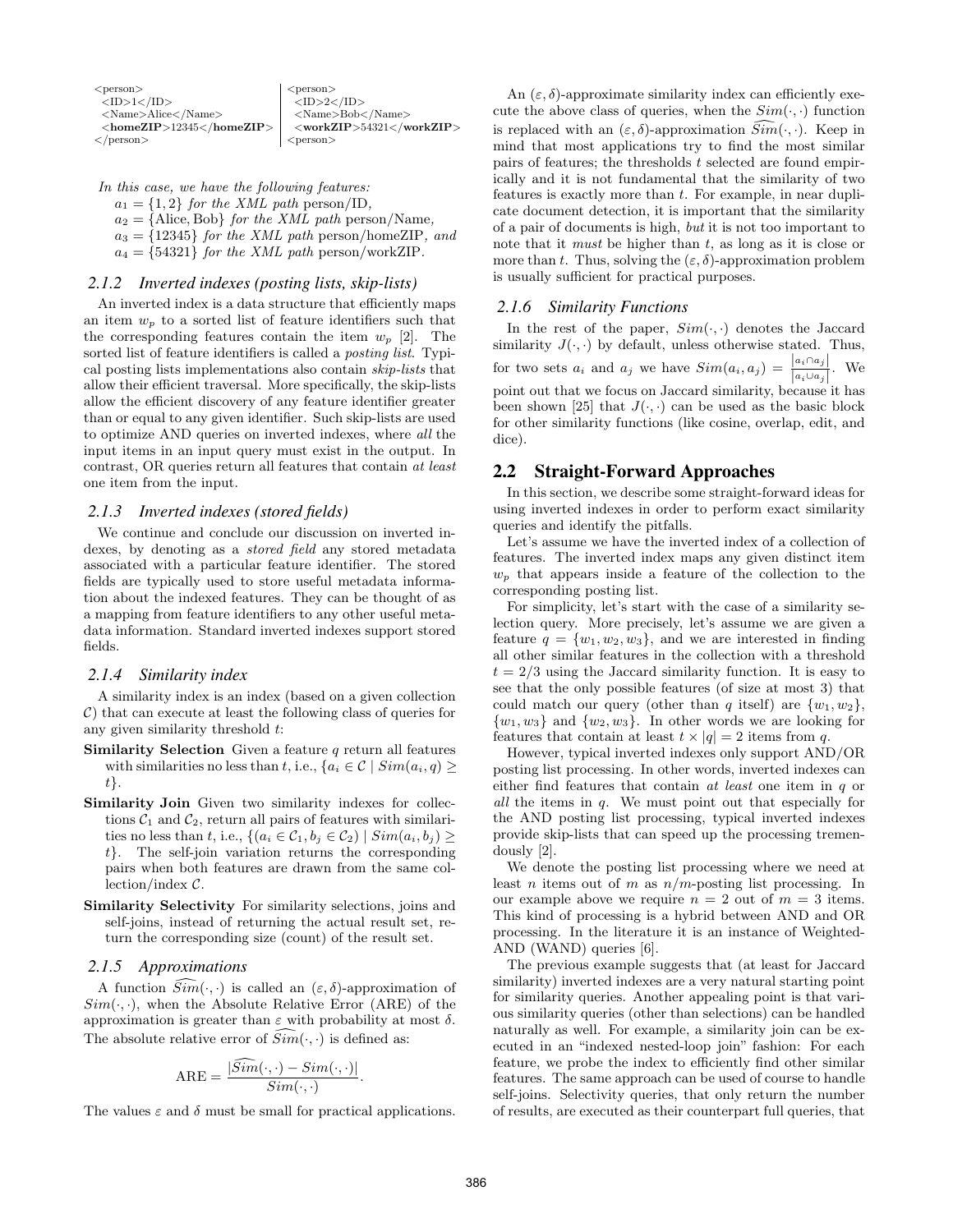return the actual results, with a small tweak that only counts the results instead of producing them as output.

However, current solutions that use inverted indexes have various undesirable properties:

- 1. The full inverted index has a size that is in the same order of magnitude as the original data (or in the best case around  $(1-t)$  times the data size [\[25\]](#page-11-10)), even with the current optimal techniques. This means that it may be impractical to construct such an index for some business applications.
- 2. Existing inverted index implementations can only handle a small number of input items, since they can only open a relatively small number of posting lists efficiently. This means that only features with a very small cardinality can be handled efficiently (even if we had the full inverted index).
- 3. An optimized  $n/m$ -posting list processing is not part of available inverted index implementations.

In the following, we describe how we address the above pitfalls. The main idea is to summarize the features such that the size of the inverted index is orders of magnitude smaller than the actual data. The summarization however, allows for provably efficient approximation of the actual similarity between features for arbitrary query-time similarity thresholds and many different similarity functions. It also reduces the amount of posting lists that must be processed, during query time, so that existing implementations can handle it (more) efficiently. Finally, we propose various techniques for executing  $n/m$ -posting list processing that take the skip-lists into account; these techniques are an extension of the WAND queries [\[6\]](#page-11-14), specifically customized for our index structure. In particular, we have to deal with  $n/m$ -posting list processing in the scenario where n and m depend on the feature we are currently examining and the features that we find in the posting lists. This means that  $n$ and  $m$  are not constant through the processing, even if all other parameters (like  $t$ ) are constant (in contrast to  $[6]$ ).

## <span id="page-3-0"></span>**3. ESTIMATES FOR SET OPERATIONS**

In this section, we describe how to obtain robust estimates for distinct counts and various set operations (union, intersection and Jaccard distances), based (only) on a constant size synopsis.

In [\[5\]](#page-11-12) a simple and yet powerful summarization technique (KMV), for multiset operations was studied. KMV stands for k-Minimum hash Values:

Definition 1. *Assume that we have a finite universe of items* U, a feature  $a = \{w_1, w_2, \ldots, w_m\} \subseteq U$  and a hash *function*  $h: U \to \{0, \ldots, M\}$ *. The* KMV synopsis *of* a *under hash function* h *is the* set *(not multiset) of the* k *minimum hash values to which the items of* a *map to. Equivalently, it is the set* H *consisting of the* k *minimum hash values of the* set  $\{h(w_i) : i \in \{1, 2, ..., m\}\}.$ 

The following example makes the KMV synopses clear.

Example 2. *Assume that we have the feature:*

 $a = \{ 'aa', 'bb', 'cc', 'dd', 'ee', 'aa' \}.$ 

*Now, assume that our hash function gives the following values:*  $h({^{\iota}}aa^{\iota}) = 1$ ,  $h({^{\iota}}bb^{\iota}) = 3$ ,  $h({^{\iota}}cc^{\iota}) = 7$ ,  $h({^{\iota}}dd^{\iota}) = 5$ ,

 $h$ <sup>('ee'</sup>) = 1. If we want the KMV *synopsis of this multiset (features are allowed to be multisets*[1](#page-3-1) *) with parameter*  $k = 2$ , *i.e.*, by keeping the two minimum hash values, we *have the following* KMV *synopsis for* a*:* {1, 3}*. Observe that the* KMV *synopsis is a* set *even though the value* 1 *appears three times in the hash values (two for the items 'aa' and one for item 'ee').*

We make use of two variations of the KMV synopsis, depending on the multiset we are going to use it on.

Definition 2. *We call the* KMV *synopsis* incomplete*, when the corresponding feature* a *has more than* k *distinct items. Equivalently, since we assume that there are no collisions*[2](#page-3-2) *from our hash function, we call the* KMV *synopsis incomplete, when the set*  $\{h(w_i) : i \in \{1, 2, ..., m\}\}\$  *has more than* k *items.*

Definition 3. *We call the* KMV *synopsis* complete*, when the corresponding feature* a *has at most* k *distinct items. Equivalently, we call the* KMV *synopsis complete, when the set*  $\{h(w_i) : i \in \{1, 2, ..., m\}\}\$  *has at most k items.* 

The intuition behind the names incomplete and complete is the following. The KMV synopsis is called incomplete when it does not capture all the information of feature a. On the contrary, it is called complete when it captures all the information of feature a. We need the separation between complete and incomplete KMV synopses of features in order to correctly estimate distinct counts and set operations between them.

Strict and probabilistic bounds for distinct counts, unions, and intersections for incomplete synopsis were derived in [\[5\]](#page-11-12). We complement the analysis for Jaccard similarities, with the following:

Lemma 1. *An unbiased estimator of the Jaccard similarity of features*  $a_i$  *and*  $a_j$  *with* KMV *synopses* KMV $(a_i)$  *and*  $KMV(a_i)$  is:

*– If and only if at least one of* a<sup>i</sup> *and* a<sup>j</sup> *has an incomplete* KMV *synopsis:*

$$
\hat{J}(a_i, a_j) = \frac{|\text{KMV}(a_i) \oplus \text{KMV}(a_j)|}{k}
$$

 $KMV(a_i) \oplus KMV(a_j)$  *is the set of hash values that belong in* KMV( $a_i$ )∩KMV( $a_j$ ) and *in the k smallest hash values of the set* KMV $(a_i) \cup KMV(a_j)$ *.* 

*– If and only if both* a<sup>i</sup> *and* a<sup>j</sup> *have complete* KMV *synopses:*

$$
\hat{J}(a_i, a_j) = \frac{|\text{KMV}(a_i) \cap \text{KMV}(a_j)|}{|\text{KMV}(a_i) \cup \text{KMV}(a_j)|}.
$$

The case where both synopses are complete, happens only when size  $k$  is large enough to accommodate all items in the

<span id="page-3-1"></span><sup>&</sup>lt;sup>1</sup>The Jaccard similarity though is defined in terms of distinct items that belong to the intersection over the distinct number of items that belong to the union.

<span id="page-3-2"></span><sup>2</sup>Assume that the number of distinct values that a feature Assume that the number of distinct values that a leature a contains is  $|a|$ . If  $M = \Theta(|a|^2)$  then the probability of a collision occurring is exponentially small [\[19\]](#page-11-15). This means that in current implementations the probability of two items colliding when one is using a uniform hash function is  $2^{{-128}}$ , thus even for very large features one can safely ignore collisions.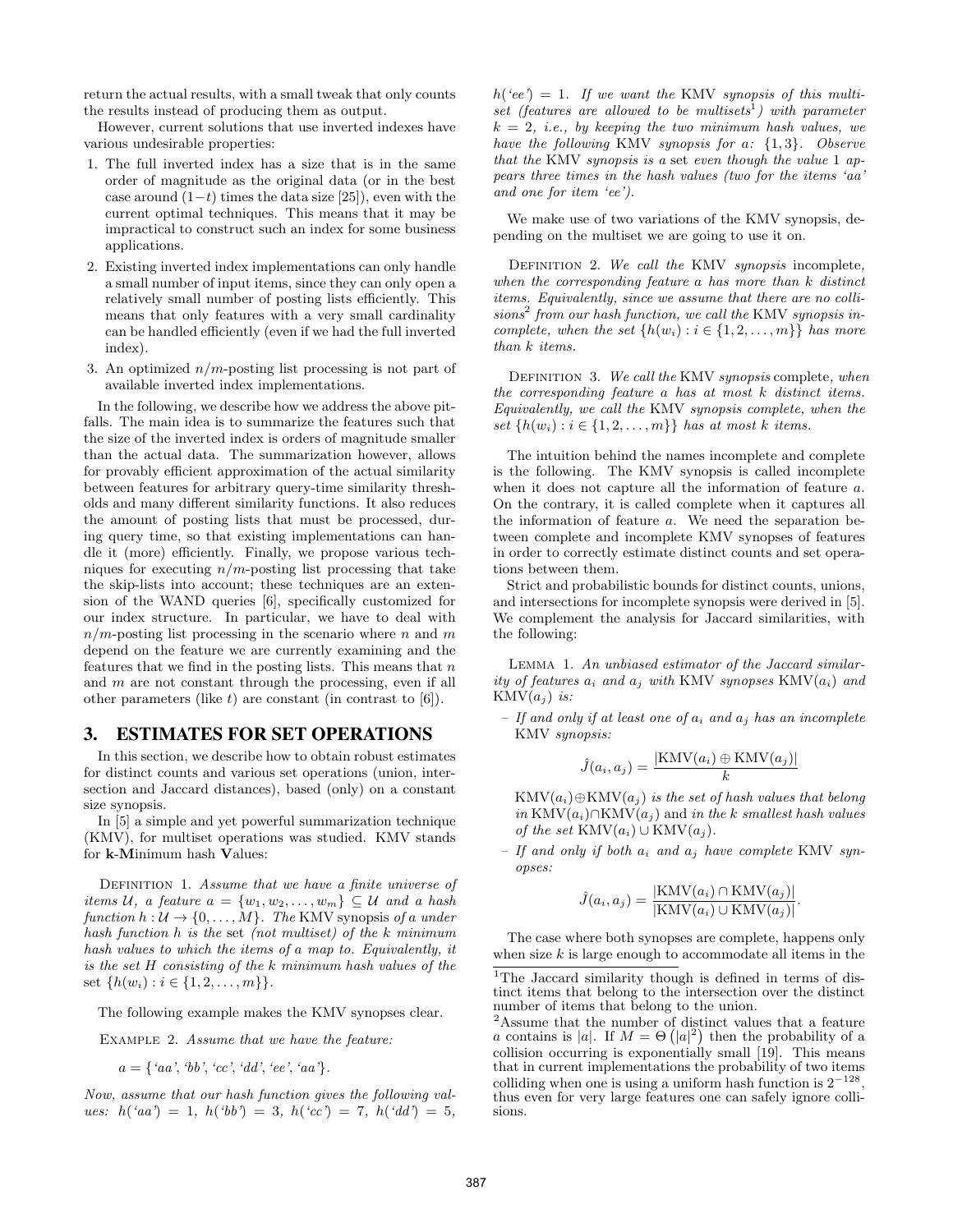feature. In that case only, we use directly the sizes of the synopses (that are the same as the sizes of the features if we ignore collisions) to get a tight estimator of the Jaccard similarity: If we ignore the hash function collisions in this case, the estimator returns the exact value of the Jaccard similarity.

In the most common case however, where the synopsis size  $k$  is much smaller than the cardinality of the corresponding feature, the following lemma connects the size  $k$  of the KMV synopses with the error bounds of the Jaccard estimation. Most accurately, it connects the probabilistic error bound to the actual Jaccard similarity we are estimating. Since in practice we do not know the actual Jaccard similarity, we also provide bounds with respect to any arbitrary threshold t of the Jaccard similarity we are interested in. We will only examine error bounds when both of the features are incomplete, because if (at least) one of the features is complete, we get much smaller errors  $\varepsilon$  for the same  $\delta$ .

<span id="page-4-3"></span>Lemma 2. *The probability* δ *that the absolute relative error* (ARE) of  $\hat{J}$  *is greater than*  $\varepsilon$  *is bounded by:* 

$$
\delta \le \frac{(1-J)}{kJ\varepsilon^2} \le \frac{(1-t)}{kt\varepsilon^2}
$$

.

PROOF. If the number of common hash values between the k minimum hash values in  $KMV(a_i) \oplus KMV(a_j)$  for the incomplete synopses for features  $a_i$  and  $a_j$  is  $K_{\cap}$ , then we can show [\[5\]](#page-11-12) that

$$
\hat{J}=\frac{K_{\cap}}{k}
$$

is an unbiased estimator for the Jaccard distance J. This follows directly from Equation (13) in [\[5\]](#page-11-12) where  $\mathcal{D}_{\cup}$  and  $\mathcal{D}_{\cap}$ is the size of  $a_i \cup a_j$  and  $a_i \cap a_j$  respectively:

$$
E[\hat{J}] = E[\frac{K_{\cap}}{k}] = \frac{\mathcal{D}_{\cap}}{\mathcal{D}_{\cup}} = J
$$

which demonstrates that the expected value of  $\hat{J}$  is indeed J and therefore  $\hat{J}$  is unbiased. From Equation (14) in [\[5\]](#page-11-12) we can compute the variance of  $\hat{J}$  as follows:

$$
\sigma^2 = \text{Var}[\hat{J}] = \text{Var}[\frac{K_{\cap}}{k}] = \frac{J(1-J)(\mathcal{D}_{\cup} - k)}{k(\mathcal{D}_{\cup} - 1)} \le \frac{J(1-J)}{k}.
$$

By using Chebyshev's bounds we can show that:

$$
\Pr[|\frac{\hat{J}-J}{J}| \geq \varepsilon] \leq \frac{\sigma^2}{J^2 \varepsilon^2} \leq \frac{(1-J)}{kJ\varepsilon^2}.
$$

In other words the probability  $\delta$  that the absolute relative error (ARE) of  $\tilde{J}$  is greater than  $\varepsilon$  is given by:

$$
\delta \le \frac{(1-J)}{kJ\varepsilon^2} \le \frac{(1-t)}{kt\varepsilon^2}.
$$

 $\Box$ 

Figure [1](#page-4-2) depicts the error bounds for  $\hat{J}$  for various values of k. For example, for synopsis size  $k = 128$  and  $t = 0.8$ , the ARE of the Jaccard estimator J is at most  $\varepsilon \approx 12\%$  with probability *at least* 90%. When the synopsis size scales up to  $k = 1,024$  then the ARE scales down  $\varepsilon \approx 5\%$  with the same probability. Our analysis above provides the practitioner with enough information to pick the synopsis size, given the particular constraints of the application.



<span id="page-4-2"></span>Figure 1: Analytical Error Bounds of  $\hat{J}$ .

We emphasize that in practice even very small synopsis sizes  $k \approx 100$  are sufficient to get very accurate Jaccard estimates, since Chebyshev's bounds can be very loose (only the mean and the variance of the distribution is taken into account). This is demonstrated in our experiments, where even for small k the error was much smaller than the error bounds depicted in Figure [1.](#page-4-2) If one wants to be strict in the selection of k, then after deciding the appropriate  $\varepsilon$ ,  $\delta$  and the minimum threshold  $t_{\min}$  for which similarity queries will be asked, he should choose  $k \geq (1 - t_{\min})/(t_{\min} \cdot \varepsilon^2 \cdot \delta).$ 

## <span id="page-4-0"></span>**4. HIGH LEVEL OVERVIEW**

We implemented a data profiling tool, that allows for many different similarity functions to be estimated using one index without a-priori deciding the similarity threshold. We first ingest the data, either from relational datasets or from XML/document repositories. For each feature of our dataset we compute its KMV synopsis and invert it using a freelyavailable inverted indexer. The output of this procedure is an inverted index, which we call Compact Randomized Similarity Index *CRSI*. Our system queries the similarity index and finds the similar features of our original dataset (selfjoin), with accuracy that we can control.

In the following, we examine algorithms and techniques in order to create the similarity index and also to query the index to get the similar features. For clarity and without loss of generality, we focus on Jaccard similarities; we can also handle other similarity functions (e.g., overlap similarity, Hamming distance) and mine foreign-key relations or set containments using our framework.

## <span id="page-4-1"></span>**5. ALGORITHMS**

Assume that we have a collection C of features:  $\mathcal{C} =$  $\{a_1, a_2, \ldots, a_n\}$ . Each feature is a multiset of items, i.e.,  $a_j = \{w_{j1}, w_{j2}, \ldots, w_{jl_j}\}.$  Features in our collection could be structured attributes (e.g., relational columns), semistructured attributes (e.g., XML paths), or even completely unstructured attributes (e.g., text documents).

When the features are relational columns, we typically use the contents of a column directly as items of the corresponding feature. When the features are text we typically treat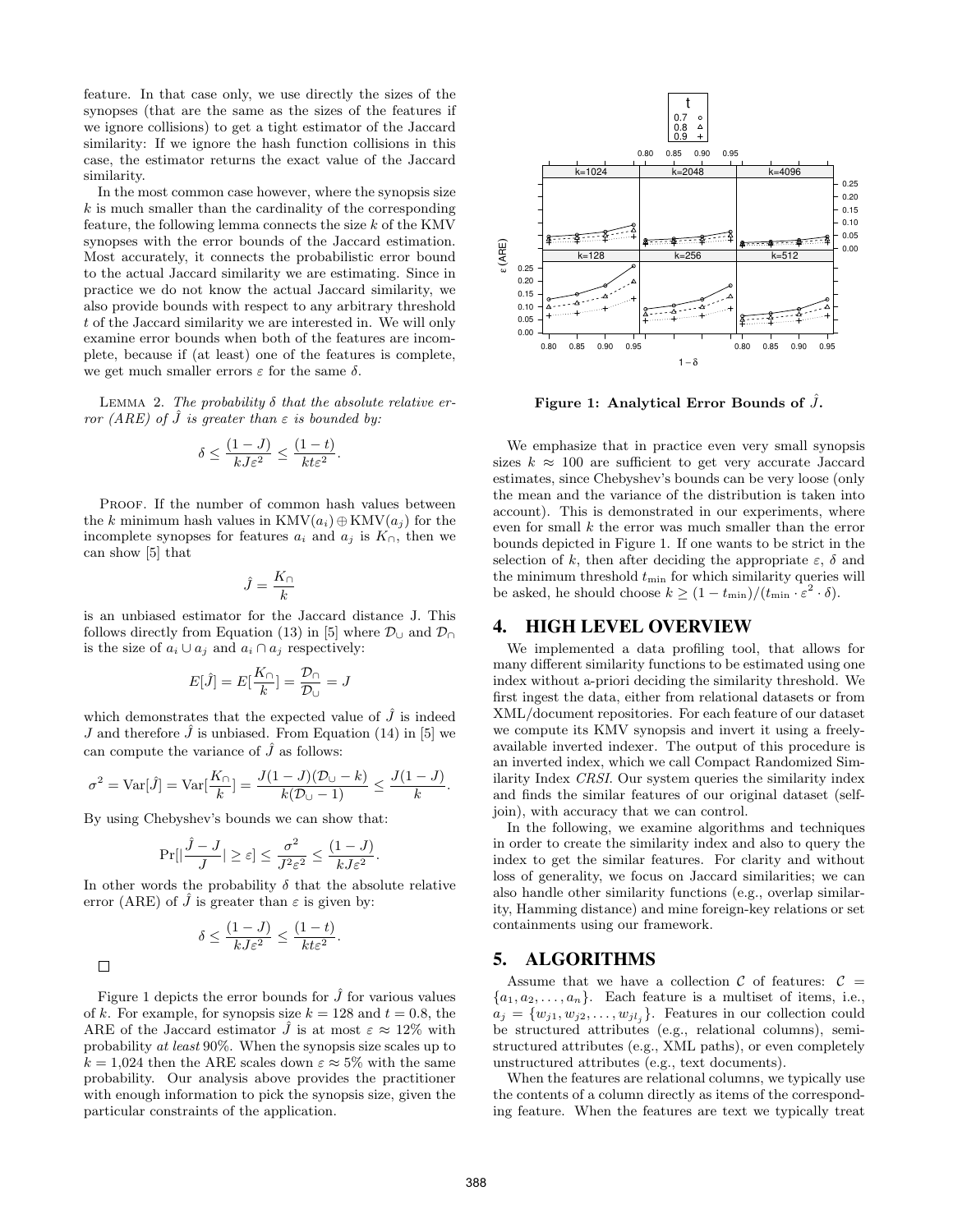each document as a set of keywords (maybe after stemming and removal of the stop-words). Other popular approaches include using q-grams for doing approximate string matching.

For semi-structured XML documents, we assign a feature for every distinct path in the documents. The features in this case correspond to the distinct XML paths. Then, for any XML path (feature), we gather all items that appear in it (possibly in different XML documents) and we treat it as a set. If we are given some XML schema, then we can further decide if we want to perform stemming/removal of stop-words for a text XML-path, or we leave it as is (for example for numerical values).

As we will see later on, our techniques can easily handle large amounts of XML data efficiently, even though the data can be sparse. Other methods that construct inverted indexes with size comparable to that of the initial size of the dataset (or comparable to that) cannot handle XML data with just one pass through the data (see Section [6.2\)](#page-8-0).

As we described in Section [4,](#page-4-0) our algorithms consist of two parts: (1.) building the *CRSI* for the collection, and (2.) using the *CRSI* to answer similarity based queries. In the following we examine with detail each of the two steps.

## <span id="page-5-1"></span>**5.1 Building the** CRSI

Our algorithm's first step is building an index which we call Compact Randomized Similarity Index (*CRSI*). This inverted index is created as a normal inverted index, containing the posting lists from the KMV hash values to the appropriate features. More specifically, the input of the algorithm consists of: (1) a collection of features  $a_1, a_2, \ldots$ ,  $a_n$ , (2) integer k that determines the (maximum) size of the KMV synopsis of a feature, and (3) hash function  $h(\cdot)$ that takes a number of bytes as input and returns a value in  $\{0, \ldots, M\}$ . The output of the algorithm is an inverted index from hash values of items of the features to the KMV synopses/features; also, the KMV synopsis of each feature and a flag indicating whether it is complete or incomplete is kept as a stored field in the inverted index.

<span id="page-5-0"></span>The pseudocode for the detailed algorithm is Algorithm [1.](#page-5-0) In a nutshell the algorithm starts with an empty similarity index, it computes the KMV synopsis for every feature by hashing and keeping its  $k$  minimum values, creates posting lists for the KMV hash values that contain feature-ids, and finally stores the KMV for every feature and whether it is complete or incomplete. The fact that we store a flag that tells us if the KMV synopsis is complete or incomplete allows us to use the best similarity estimator during query time and to avoid going back to the base data anytime we need the KMV synopsis of any feature. In that sense, *CRSI* we build is self-contained for a size penalty. Essentially, we are not only indexing the KMV synopses but also storing them, roughly doubling the storage requirements. However, as we show in the experiments, the similarity index is quite small, even after doubling the storage requirements.

Finally, we must emphasize that the only parameter that affects the creation of the *CRSI* is the parameter k, i.e., the synopsis size. We do *not* need to know beforehand the exact threshold  $t$  that we will use.

The algorithm runs in linear time on the number of items that all the sets contain. More precisely, the complexity of the algorithm is  $O(k \log(k) \sum_{i=1}^{n} |a_i|)$ . Since typical values for  $k$  are no more than 1,024, i.e., bounded by a constant,

Algorithm 1: Building the *CRSI*

```
for i = 1 to n do
    // find KMV for feature a_iL = \emptyset:
    foreach v \in a_i do
        if v \notin L then
             if |L| < k then
              \vert L \leftarrow L \cup \{v\};else
                   \inf\limits_{x\in L} v < \max\limits_{x\in L} \left\{ x\right\} then
                       L \leftarrow L \cup \{v\};currentMax \leftarrow max\{x\};x∈L
                          \leftarrow L \setminus {\text{currentMax}};// hash values to features
    foreach v \in L do
     \Box posting list(v).add(a_i);
    // stored information
    store(a_i, L);store(a_i, complete or incomplete);
```
the complexity is  $O\left(\sum_{i=1}^n |a_i|\right)$ . In any case, only one pass through the data is required.

In this algorithm, we have assumed that we have direct access to the items of each feature. If this is not true (like for XML documents when features are all contents for particular XPaths), then there are at least two ways our algorithm can work: (1) first do a pass over the data and gather all the items for each feature, or (2) keep for each feature (XPath) its KMV synopsis in memory and update it as you see more items for that feature. Solution 1 is better when we have a lot of features or limited memory for the amount of data we have to process. In our experiments we used Solution 2.

## **5.2 Similarity Queries using the** CRSI

Let us now see how we can use the *CRSI* we have built in Section [5.1,](#page-5-1) in order to answer various similarity queries. A similarity selection query using the *CRSI* is the most basic operation. Similarity joins and self-joins are executed in an indexed nested loop fashion, i.e., by posing one similarity selection query for every feature in the outer loop of the join. As we discussed in Section [2.2,](#page-2-0) one can categorize the corresponding techniques, we present here, as  $n/m$ -posting list processing.

We study three main techniques: (1) posing OR queries to the *CRSI*, (2) looking at the frontier of the posting lists, and (3) doing pivot queries (inspired by [\[6\]](#page-11-14)) and exploiting the skipping lists. Finally, we explore a small optimization for the last method (pivot queries).

The input for the algorithms described in this section is: (1) the *CRSI*, which contains the KMV synopses of all features and information regarding to whether they are complete or incomplete,  $(2)$  an input feature q, and  $(3)$  the similarity threshold  $t$ . The output is the set of features, along with the corresponding  $J$ , that have  $J$  higher than the threshold t:  $\{(a_i, J(q, a_i)) | J(q, a_i) \geq t\}.$ 

In the rare case where one needs exact results, there are two things that can be done. (1) After we get the results of our algorithms back, we can evaluate the Jaccard similarity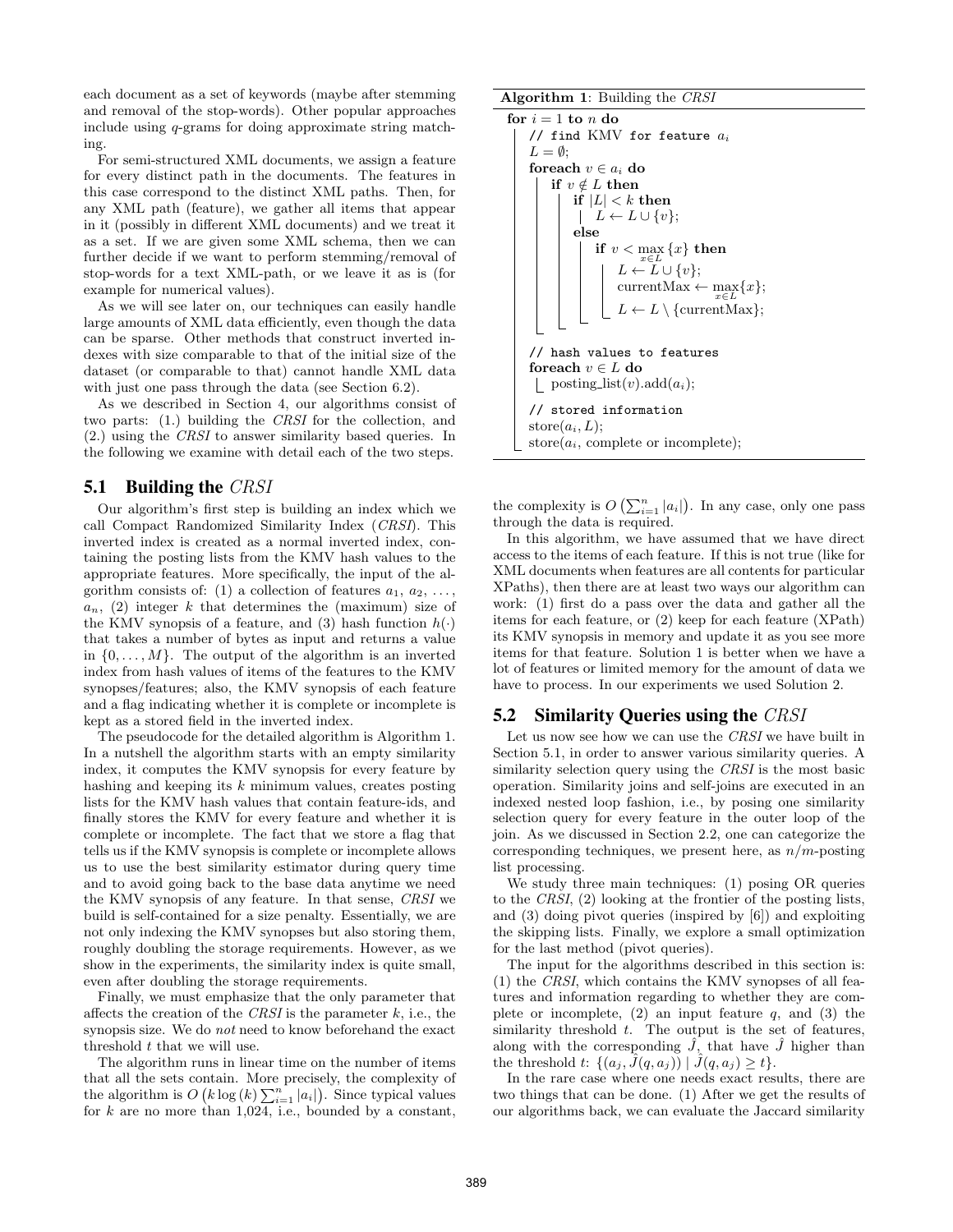of the similar features, i.e., treat the returned set as a *candidate* set. (2) Based on the error bounds we have over the estimations for the Jaccard similarity, we make sure that we use a different value  $t' < t$  small enough so that we do not miss any pairs from the candidate set (with a probability that we can determine). Usually, this is not required, since the threshold  $t$  that somebody sets is intuitive. Real applications just need to have an idea of which features are similar with each other and give an arbitrary (and always high) value of t. There are very few applications where somebody is interested in finding pairs of features that have a similarity that are similar *exactly* 0.823 or more for example.

#### <span id="page-6-0"></span>*5.2.1 Posing OR Queries to the CRSI*

From the estimators we saw in Section [3](#page-3-0) we can conclude that if two of our features are similar, then they must share at least one hash value in their KMV synopses. Otherwise the (unbiased) estimator returns Jaccard similarity 0.

For the input feature  $q$  this algorithm finds all other features that share at least one hash value with  $q$  in their KMV, by issuing OR query on *CRSI*. Then, for each of those candidates  $a_i \in L$  it estimates the Jaccard similarity  $\hat{J}(q, a_i)$ . If this estimated Jaccard similarity is greater or equal to the given threshold the algorithm outputs the pair of features and their estimated similarity.

#### <span id="page-6-2"></span>*5.2.2 Frontier of Posting Lists*

<span id="page-6-1"></span>Inverted indexes are not constructed to accept OR queries of many keywords. To avoid posing such queries on *CRSI* we develop the algorithm described in this section.

| <b>Algorithm 2:</b> Similarity Selection using the frontier of |  |  |  |
|----------------------------------------------------------------|--|--|--|
| the posting list                                               |  |  |  |

```
foreach v \in \text{KMV}(q) do
    // posting list for v points to its first
    // feature
   posting list(v).start();
// F is a min-heap priority queue (according to
// IDs) of features that posting lists currently
// point to (frontier)
\mathcal{F} \leftarrow \bigcup_{v \in \text{KMV}(q)}(posting_list(v).getFeature();
foreach a_j \in \mathcal{F}do
\mid PLs_j \leftarrow posting lists that point to a_j;
while \mathcal{F}\neq \emptyset do
   a_l \leftarrow \mathcal{F}.\text{getMinFeature});
    // PLs_l is used for the following estimation
   if \hat{J}(q, a_l) \geq t then
     | output (a_l, \hat{J}(q, a_l));\mathcal{F}.remove(a_l);
    foreach PL \in PL_{sl} do
        if not PL.empty() then
            PL.moveToNext();
             a_q \leftarrow PL.getNext();
            if a_g \notin \mathcal{F} then
             \lfloor \mathcal{F}.\text{insert}(a_g);PLs_q.insert(PL);
    delete PLs_l;
```
This algorithm handles the posting lists more effectively than the OR queries algorithm (Section [5.2.1\)](#page-6-0). The key idea of this algorithm is the efficient usage of the *frontier of the posting lists*. The detailed pseudocode for this algorithm can be found in Algorithm [2.](#page-6-1) The frontier of the posting lists at each point is the set of all features that are currently pointed by at least one posting list. For example, if  $KMV(q) = \{1, 2\}$  and we have the following posting lists:  $1 \rightarrow \langle f_1, f_3 \rangle$  and  $2 \rightarrow \langle f_2, f_3 \rangle$ , then starting at the foreach loop we start processing the posting lists, the frontier would be  $\mathcal{F} = \{f_1, f_2\}$ , since these are the features that are pointed by our two posting lists. If we advance the posting list of hash value 1 to the next element (i.e.,  $f_3$ ) then the updated  $\mathcal F$  will be  $\mathcal F = \{f_2, f_3\}.$ 

Here is how the algorithm works: It finds the hash values in  $KMV(q)$  (from the stored field of *CRSI*). Assume that  $a_l$ is the feature in  $\mathcal F$  with the lowest index (*l* is as small as possible). Then, we are guaranteed that it will not appear in any other position of the posting lists we examine as we proceed. This is true because the posting lists keep the elements sorted (in our case by feature ID). Thus, we know exactly how many overlapping items  $q$  and  $a_l$  have in their KMV synopses (it is precisely  $|PLs_l|$ , where  $PLs_l$  are all the posting lists that point to the feature  $a_l$  currently).

Knowing the size of  $KMV(q) \cap KMV(a_l) = P Ls_l$ , we have enough information about q and  $a_l$  and we can estimate their similarity and output  $a_l$  if it has a similarity higher than the threshold t. After this step, we can advance each posting list  $PL$  that was pointing to  $a_l$  to its next feature (noted as  $a_g$  in the pseudocode), update  $\mathcal F$  and  $PLs_g$  and repeat the procedure until  $\mathcal F$  is empty (all posting lists have been exhausted).

## *5.2.3 Pivot Queries to CRSI*

One can observe that we do not always need to check each feature in the frontier  $\mathcal F$  (that was described in Section [5.2.2\)](#page-6-2) to see how similar it is to a. Sometimes, a subset of  $\mathcal F$ contains features that are guaranteed to have a similarity with  $a$  that is less than  $t$ .

For example, suppose that  $k = 128$ ,  $t = 0.8$  and that we are examining an incomplete KMV synopsis for  $a$ ; then for any feature f we have  $\hat{J}(q, f) = \frac{|\text{KMV}(q) \oplus \text{KMV}(f)|}{k}$  (Sec-tion [3\)](#page-3-0). Thus, we need a feature f to have  $|KMV(f) \cap$  $KMV(q)| \geq |KMV(f) \oplus KMV(q)| \geq 103$  in order to have  $J(f, q) \geq 0.8$ . If at some point for example we have  $\mathcal{F} =$  ${f_4, f_7, f_8, f_{10}, f_{11}}$  with  $|PLs_4| = 10, |PLs_7| = 10, |PLs_8| =$ 10,  $|PLs_{10}| = 75$  and  $|PLs_{11}| = 23$ , then we are guaranteed that none of the features with IDs less than the ID of  $f_{10}$  can have a  $\hat{J} \geq 0.8$ . This is true because there are  $10 + 10 + 10 = 30$  posting lists pointing to feature IDs less than the ID of  $f_{10}$  (remember that posting lists are sorted on feature ID). Even if they all pointed to the same feature, then  $\hat{J}$  would be less than 0.8. Thus, we can skip all the posting lists in  $PLs_4 \cup PLs_7 \cup PLs_8$  to feature ID 10.

<span id="page-6-3"></span>Taking this observation into account, we developed Algorithm [3.](#page-6-3) With this technique, we use skip lists very frequently (see .skipTo() method in our pseudocode). With the way skipping lists are typically constructed, this leads to great efficiency differences with the previous approaches.

The algorithm to a large extent works as the frontier algorithm. The main difference is observed when we know that the first feature in  $\mathcal{F}(a_l)$  has  $\hat{J}(a_l, a) < t$ . In this case, a set  $\mathcal{F}' \subseteq \mathcal{F}$  of all features that have no chance in getting a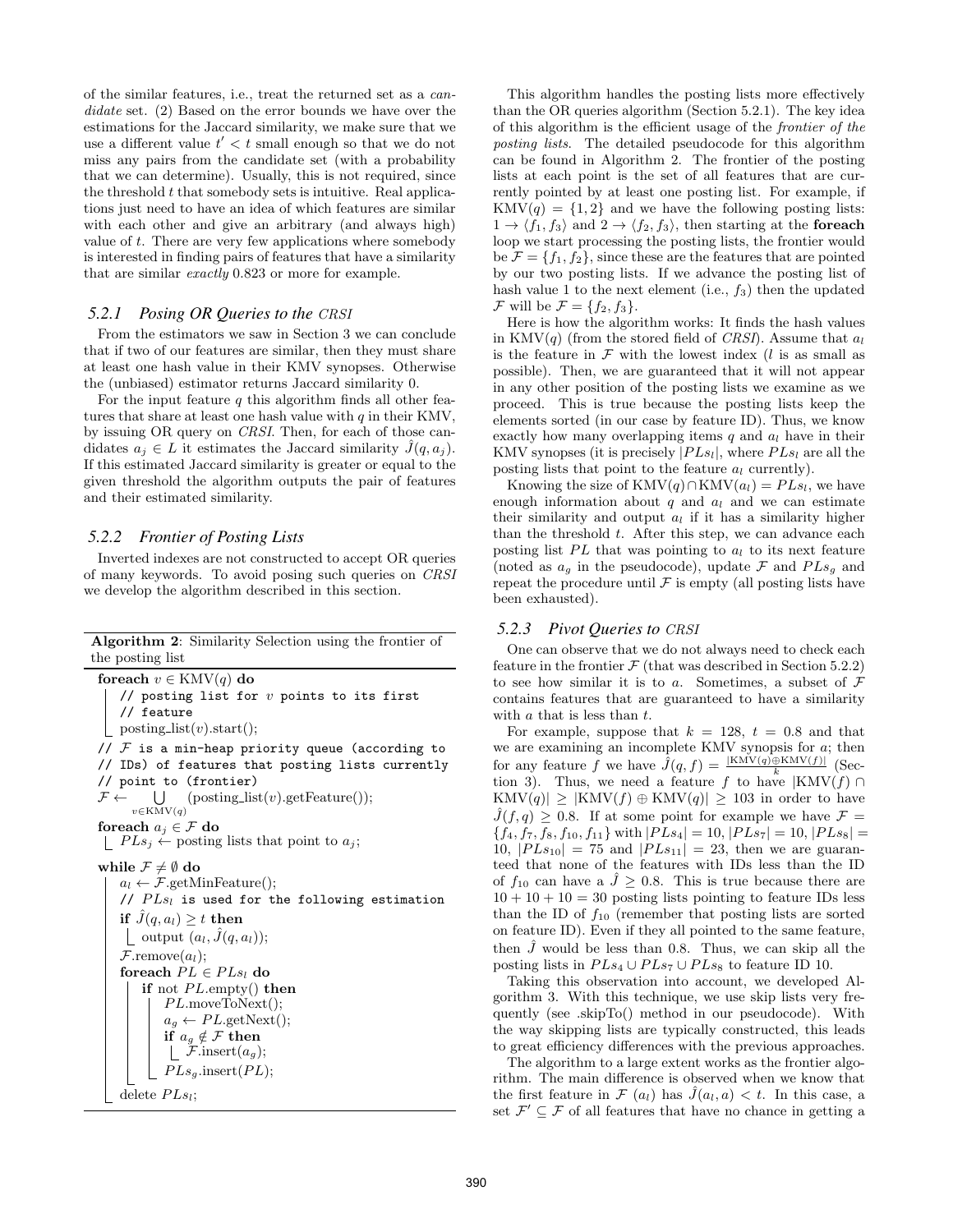Algorithm 3: Pivot queries to the *CRSI*

foreach  $v \in \text{KMV}(q)$  do | posting\_list $(v)$ .start $()$ ;  $F \leftarrow \bigcup$  $v \in$ KMV $(a_i)$  $($ posting\_list $(v)$ .getFeature $($ )); foreach  $a_j \in \mathcal{F}$  do  $\mid$   $PLs_j \leftarrow$  posting lists that point to  $a_j$ ; while  $\mathcal{F} \neq \emptyset$  do  $a_l \leftarrow \mathcal{F}.\text{getMinFeature}$ ); if  $J(a_l, q) \geq t$  then output  $(a_l, \hat{J}(a_l, q))$ ;  $\mathcal{F}$ .remove $(a_l)$ ; foreach  $PL \in PLs_l$  do if not  $PL$ *.empty()* then  $PL$ .moveToNext();  $a_q \leftarrow PL$ .getNext(); if  $a_q \notin \mathcal{F}$  then |  $\mathcal{F}.\text{insert}(a_q);$  $PLs_g.insert(PL);$ delete  $PLs_l$ ; else assume  $\mathcal{F}' \subseteq \mathcal{F}$  is a subset *from the beginning of*  $\mathcal F$  such that if all posting lists pointing to  $\mathcal F'$ were pointing to one feature f, then  $\tilde{J}(f, q) < t$ ;  $a_{l'} \leftarrow (\mathcal{F} \setminus \mathcal{F}')$ .getMinFeature(); foreach  $a_j \in \mathcal{F}'$ do  $\mathcal{F}$ .remove $(a_j);$ foreach  $PL \in P L s_i$  do if not  $PL$ *.empty()* then  $PL$ .skipTo $(l')$ ;  $a_g \leftarrow PL.\text{getNext}();$ if  $a_g \notin \mathcal{F}$  then  $\mathcal{F}.\text{insert}(a_g);$  $PLs_q$ .insert $(PL)$ ; delete  $PLs_i$ ;

similarity greater or equal to  $t$  is determined. All the posting lists that point to features in  $\mathcal{F}'$  are skipped to the first potentially similar feature in  $\mathcal{F} \setminus \mathcal{F}'$ .

There is a number of variations of this algorithm based on the selection we will do on  $\mathcal{F}'$ . Experimentally, we found that when we skip the posting lists that currently point to exactly the feature with the smallest ID in  $\mathcal F$  is the most efficient.

## <span id="page-7-2"></span>*5.2.4 Optimistic Pruning*

Instead of considering all features, we can introduce an "optimistic" preprocessing step. For the feature a we only consider a few posting lists for the first  $k' = 8$  hash values (instead of all k) in  $KMV(q)$ . We find the features that have a similarity with the current feature q more than  $t' = \frac{t}{3}$ based on the estimates for these few posting lists. Then, we open all k posting lists in  $KMV(q)$ , but only take into account our candidates from the preprocessing step.

This pruning *rarely* misses any similar pairs of features (hence the name optimistic). Actually, the probability of missing a pair that has a similarity that is greater than  $t$ is ∼3% (for  $k' = 8$  and  $t' = \frac{t}{3}$ , based on the Chebychev inequality we have used for the proof of Lemma [2\)](#page-4-3). We

emphasize that during our experiments, we did not miss *any* pair of similar features. This is mainly because of the loose bounds that we have used for the proof of the Lemma [2.](#page-4-3)

# <span id="page-7-0"></span>**6. EXPERIMENTAL EVALUATION**

We implemented the algorithms described in Section [5](#page-4-1) and we applied our prototype to various real-world datasets. We empirically show the time and space requirements for computing and storing the *CRSI*. We compare against the time and space requirements of another algorithm (ppjoin++). Then we demonstrate the incremental maintenance behavior of our approach. We evaluate its query performance (1) for similarity selection queries and (2) for self-joins. The latter is implemented as an indexed nested loop join over the index and stresses *CRSI* performance. Finally we analyze the accuracy of the returned results and compare with the probabilistic error bounds of our results we derived in Figure [1.](#page-4-2)

## **6.1 Experimental Setup**

Implementation We implemented the algorithms described in Section [5](#page-4-1) as Java UDFs and we used IBM DB2 v9.5 to store our datasets. For an inverted index, we used the Lucene<sup>[3](#page-7-1)</sup> text indexer, which is available under the Apache License. All experiments were performed on a PC with an Intel CPU running at 2.66GHz with 2GB of RAM and 120GB of disk space. The operating system was Windows XP.

Algorithms We will refer to the algorithm that uses plain OR queries as OR, to the algorithm where we handle the frontier of posting lists as PL and to the algorithm where we do the pivot queries as PQ. For the PQ algorithm, we observed that the version that does the skips in the first group of posting lists  $(|\mathcal{F}'|=1)$  gives the best response times and this is the we used this variation for our experiments. Also, we will refer to the pivot queries with optimistic pruning algorithm as **MA**; we used  $k' = 8$  and  $t' = \frac{t}{3}$  for this algorithm, as described in Section [5.2.4.](#page-7-2)

Datasets We evaluated our methods using three different real-world datasets. The OPIC dataset contains product information for a large computer company. The RDW dataset was obtained from the data warehouse of a large financial company. Both OPIC and RDW are relational datasets. These datasets were actually used for a data profiling/integration application and were very good candidates for evaluating all aspect of the data profiling tool we built around *CRSI*. Finally, INFOBOXES is a real-world, freely-available dataset consisting of Wikipedia XML documents. Wikipedia $^4$  $^4$  contains semi-structured information for particular types of information (like actors, sport teams), which are called infoboxes. Many different XML paths in the INFOBOXES dataset contain very similar information (like addresses, times, locations, etc.) under very different XML paths. The main reason (and motivation for the *CRSI*) is that different users and groups of users are responsible for maintaining one infobox, without however strict coordination across infoboxes. Our *CRSI* applied in this scenario, for example can help further understand and organize the content of Wikipedia (for example, in our experiments we identified that the XML paths movie stars/names and actors/names are "duplicates"/very

 $^3$ http:// $1$ ucene.apache.org/

<span id="page-7-3"></span><span id="page-7-1"></span><sup>4</sup> <http://www.wikipedia.org/>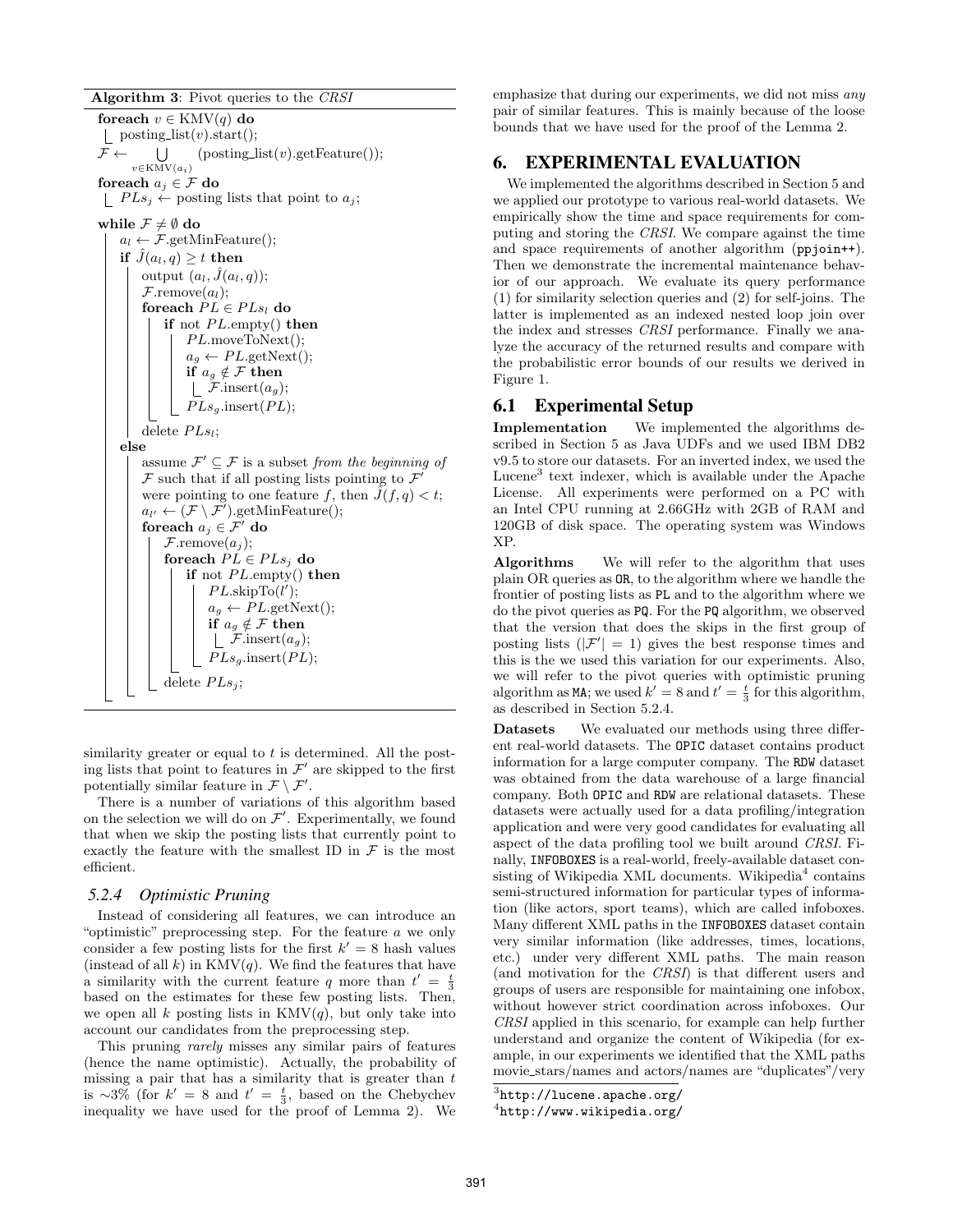similar and thus should be maintained appropriately). We extracted all Wikipedia information and created the corresponding XML repository, on which we run our algorithms to find similar, in terms of content, XML paths (see Example [1\)](#page-1-1). More detailed information about our datasets can be found in Tables [1](#page-8-1) and [2.](#page-8-2)

|       | Dataset $\frac{1}{2}$ of Columns $\frac{1}{2}$ of Tuples |            |
|-------|----------------------------------------------------------|------------|
| OPTC. | 1.802                                                    | 27,757,807 |
| R.DW  | 504                                                      | 2.661.506  |

<span id="page-8-1"></span>Table 1: Relational Datasets Characteristics.

|           |         | Dataset $\frac{1}{2}$ of XML paths $\frac{1}{2}$ of XML documents |
|-----------|---------|-------------------------------------------------------------------|
| INFOBOXES | 174.527 | 532.338                                                           |

<span id="page-8-2"></span>Table 2: XML Dataset Characteristics.

In order to test the incremental behavior of the *CRSI* in certain experiments we used an increasing percentage of the features. We also experimented with an exact similarity self-join algorithm (the ppjoin<sup>++</sup> proposed in [\[25\]](#page-11-10), which is a state-of-the-art algorithm for similarity self-joins) algorithm to see its storage and time requirements on our datasets. This algorithm requires knowledge a-priori of the similarity threshold  $t$ . We must emphasize, that ppjoin<sup>++</sup> works in an interleaved-way, i.e., performing the similarity-join as it creates posting-lists in memory. This is contrast to *CRSI* which is targeted towards persistence and repeated usage of the index. Finally, we make the observation that ppjoin + requires the items in each feature to be sorted, which resulted in considerable time especially for features with very large cardinalities (like primary/foreign keys in our datasets).

#### <span id="page-8-0"></span>**6.2** CRSI **Creation Time**

We now focus on the time required to create a similarity index. We experiment with various values of k and all our datasets and examine the required time for the index to be created. The results we got can be seen in Figure [2.](#page-8-3)



<span id="page-8-3"></span>Figure 2: *CRSI* creation time.

The time required to create the similarity index is independent of the value of k for the relational datasets. For the **INFOBOXES**, the value  $k$  plays a key role in the time required, since it makes the preprocessing of the XML data (collecting KMV's for all features simultaneously) slightly worse as it grows.

For ppjoin++ the results are depicted in Table [3.](#page-8-4) Although, the *CRSI* does not need a-priori knowledge of any similarity thresholds, for ppjoin++ it is required. We used  $t = 0.8$  for these experiments. For the XML data we expected the memory requirements to be about as large as the input data in order to find all the data for all the XML paths initially and indeed we run out of memory for the INFOBOXES dataset. Also, the size of the index is a large percentage (approximately  $1 - t$ ) of the input data size.

| Dataset    | Time (sec)     | % of dataset processed |
|------------|----------------|------------------------|
| OPTC       | $\sim$ 120,000 | $\sim$ 25%             |
| <b>RDW</b> | ${\sim}10,000$ | $\sim 20\%$            |
| INFOBOXES  | ${\sim}10,800$ | run out of memory      |

<span id="page-8-4"></span>Table 3: ppjoin++ processing.

## **6.3** CRSI **Space Requirements**

We first examine the size of our similarity index for our datasets. The results can be seen in Table [4.](#page-8-5)

| $\mathbf{D}\text{at } \text{aset}$ | Size of Dataset (MB) | $\boldsymbol{k}$ | Size of index (MB) |
|------------------------------------|----------------------|------------------|--------------------|
| OPIC                               | 5,409                | 128              | 1.27               |
|                                    |                      | 256              | 2.05               |
|                                    |                      | 512              | 3.3                |
|                                    |                      | 1,024            | 5.2                |
| <b>RDW</b>                         | 665                  | 128              | 0.774              |
|                                    |                      | 256              | 1.36               |
|                                    |                      | 512              | 2.53               |
|                                    |                      | 1,024            | 4.53               |
| <b>INFOBOXES</b>                   | 668                  | 128              | 48.3               |
|                                    |                      | 256              | 58.3               |
|                                    |                      | 512              | 69.2               |
|                                    |                      | 1,024            | 79.9               |

<span id="page-8-5"></span>Table 4: The size of the similarity index for all our datasets and various values of k.

We see that the larger  $k$  is the more space we need, as expected. Generally, the size depends on the number of features we are indexing. Thus, since RDW has the fewer features (relational columns) it is the smallest index; INFOBOXES has the largest number of features (XML paths) and thus has the largest index.

As we mentioned in Section [6.2](#page-8-0) the ppjoin++ method requires that all features are sorted under some universal ordering, which was expensive for features like primary/foreign keys. Just for comparison reasons, we note that ppjoin++ required 530MB and 47MB for the OPIC and RDW datasets respectively at the time we stopped the experiments. We have excluded the INFOBOXES dataset, since the ppjoin++ algorithm run out of memory during the preprocessing of this dataset.

Even though, we did not run the ppjoin++ experiments till the end, it is obvious that in terms of size (and time as we observed earlier) the similarity index we create is much smaller (and faster). Our index is as small as 0.1% of our original dataset in some cases, while the ppjoin++ algorithm requires 10% of the size of the original dataset just for one fourth of the dataset processed. This of course is expected since our approach advocates approximation in the results, while ppjoin++ produces exact results. It demonstrates, however that it is quite impractical to require exact results, especially when the features have very large cardinalities.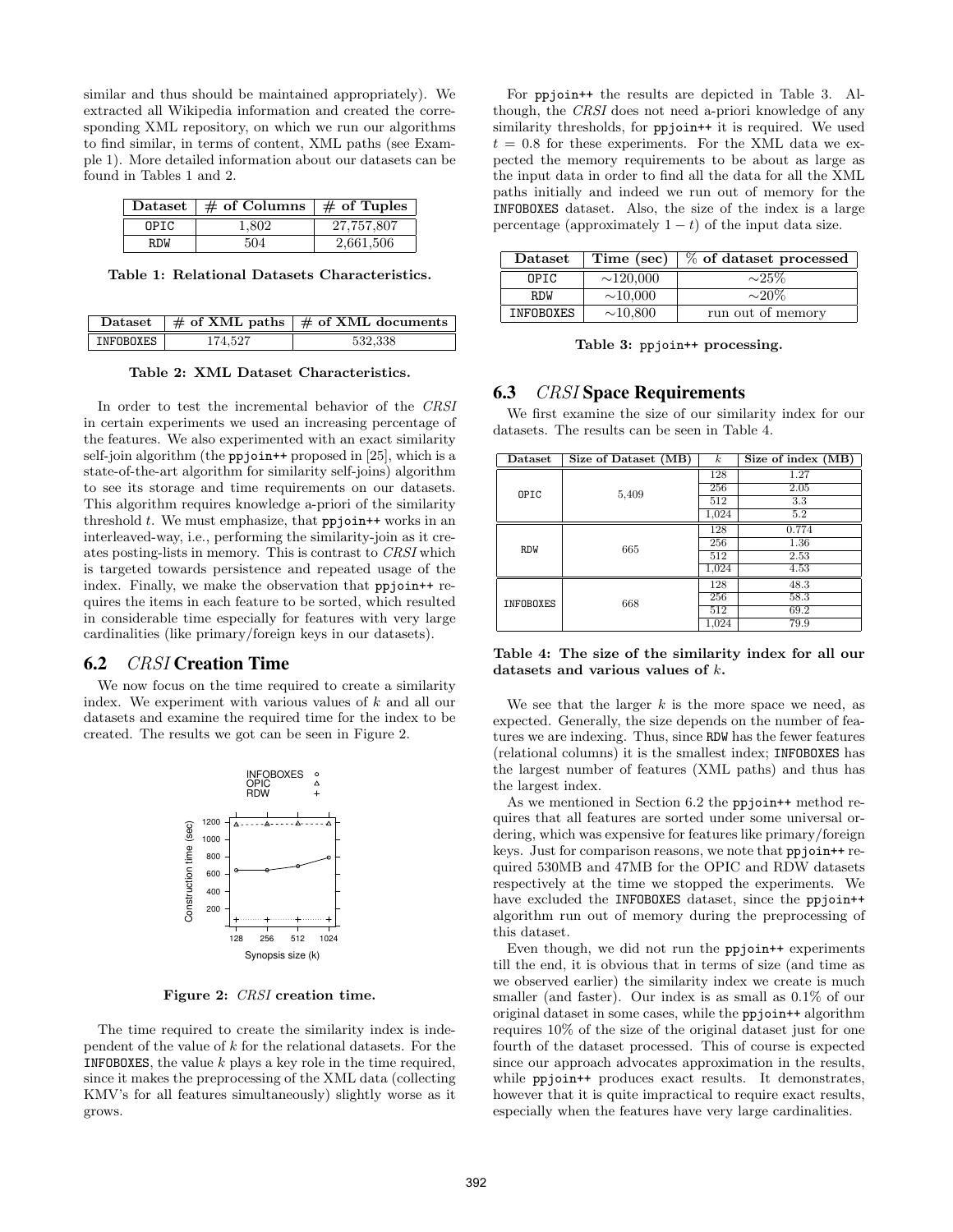## **6.4 Incremental Maintenance of** CRSI

The next thing we examined is the scaling of the *CRSI* we construct. We wanted to see two things, compared to the size of the input dataset: First, how fast is the similarity index constructed and second, how large is the similarity index. For this experiment, we selected the largest dataset in our disposal: OPIC.



<span id="page-9-0"></span>Figure 3: Incremental maintenance with respect to  $#$  of features (OPIC datasets).

The scaling in terms of time can be seen in Figure  $3(a)$ and, the scaling in terms of size in Figure [3\(](#page-9-0)b), where the x-axis is the percentage of features included in the *CRSI*. There is a very clear (almost linear) relationship between both the time and the size vs. the size of our input dataset. That is, the larger the dataset we have, the more time and space we need to construct the index.

However, we must emphasize that the inverted index creation is *incremental*: We are adding more and more features (incrementally) over the same inverted index. This demonstrates, that *CRSI* is applicable to scenarios with continuously changing/incoming data.

## **6.5** CRSI **Query Performance Evaluation**

In Figure [4](#page-9-1) we depict the query performance of *CRSI* for selection queries for the INFOBOXES dataset for various values of  $k$  and  $t$ . More specifically, in the percentile boxplot the thick black dot corresponds to the mean query response time observed, and the width of the box around the mean is proportional to the density of the corresponding query response time values. We observe that the mean response time is less than 50 ms and that it consistently decreases as the threshold  $t$  increases or when the synopsis size  $k$  decreases. We also observe that the majority of observed AREs are less than the mean ARE and that there are very few outliers (about 100 ms). In our experiment we report probe times for the PQ algorithm, but other algorithms and datasets exhibit very similar distributions.

We now evaluate *CRSI*'s query performance for self-joins and test how each parameter affects the response time. The self-joins were executed as an indexed nested loop join. This stresses the performance of the index, since conceptually all features have to be compared to each other. As we saw earlier, ppjoin++'s inverted index could not be created in reasonable time for large features and thus we were not able to compare our query time results with it. Such a comparison would not be fair anyway, since ppjoin++ works on an interleaved-way creating posting-lists and performing the self-join at the same time, while our approach is targeted towards persistence and repeated usage of the index.



<span id="page-9-1"></span>Figure 4: Similarity selection response time distribution of the PQ algorithm for the INFOBOXES dataset and various values of  $k$  and  $t$ .



<span id="page-9-2"></span>Figure 5: *CRSI* Self-Join performance for several datasets and values of  $k$  and  $t$ .

Figure [5](#page-9-2) presents the results. Both axes are depicted in logarithmic scales. The pivot join approach outperforms consistently (by many orders of magnitudes) the simple OR approach. It also outperforms by a factor of two, the approach where we take the frontier of the posting lists into account. On the other hand, the MA algorithm, which handles the pivot join using an optimistic pruning, did not offer any significant benefits comparing to PQ. It only seems to have a slight positive effect for synopsis size  $k$  greater than 1,024.

#### **6.6** CRSI **Accuracy Evaluation**

In the analysis we provided strong probabilistic guarantees about the errors of  $\ddot{J}$  using the proposed index. In this section we demonstrate that the actual errors of the estimations are much smaller than described.

More specifically, we examined the OPIC dataset for  $t =$  $0.8$  and various values of k to see if the average relative error was in the predicted bounds that can be seen in Figure [1.](#page-4-2) The absolute relative error that we observed can be seen in the percentile boxplot in Figure [6.](#page-10-0) The thick black dot corresponds to the mean ARE observed, and the width of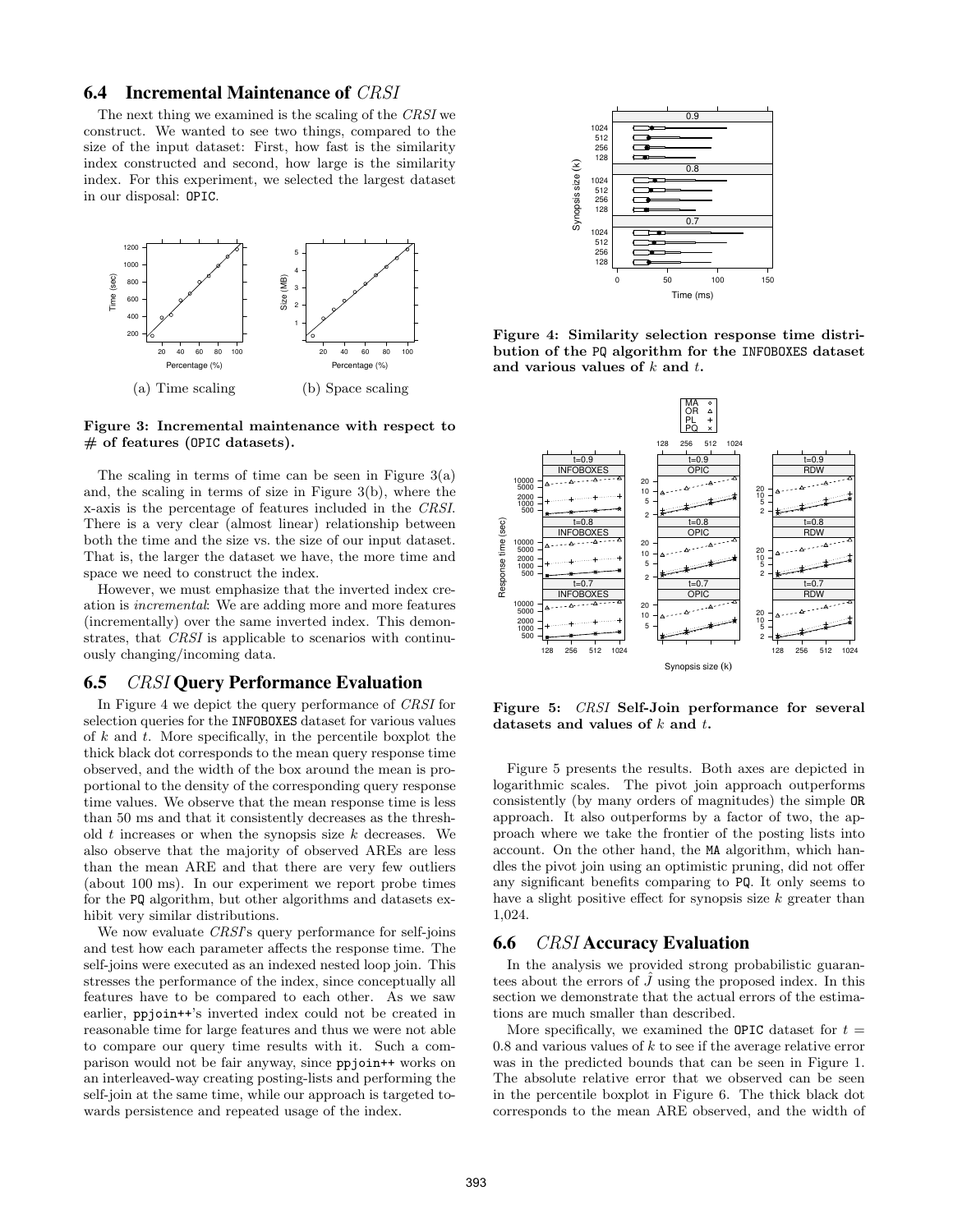

<span id="page-10-0"></span>Figure 6: The observed ARE distribution using the OPIC dataset for  $t = 0.8$  and various values of k.

the box around the mean is proportional to the density of the corresponding ARE values. We observe that the mean ARE is around 2% for  $k = 128$  and that it consistently decreases as k increases. We also observe that the distribution is quite skewed. The majority of observed AREs are concentrated below the mean ARE. However, there are very few outliers (about 7% ARE) that increase the mean ARE. This effect is much less pronounced for large synopsis size  $k$ .

In summary, we observe that absolute relative error is less than the theoretical one in real datasets. This is mainly due to the fact that we used the Chebychev inequality, which can be very loose. Thus, the actual errors that our predictions make are even smaller than the theoretical one. We must note that, the higher the value for  $k$  is, the less we err in our predictions. We can observe a trade-off between large and small  $k$ . If it is large, then the errors we make are very small, but the similarity index is larger, its construction takes longer, and the query time is longer. If it is small on the other hand, then we have larger errors, i.e., lower quality, but the construction of the similarity index takes less time, the similarity index is actually smaller and the query time is smaller.

Depending on our application and our tolerance to accuracy errors, one can select the appropriate value of  $k$ , using either our pessimistic analysis in Section [3](#page-3-0) or the more pragmatic Figure [6.](#page-10-0)

## **7. RELATED WORK**

This section describes work related to ours.

## **7.1 KMV Synopses**

Bar-Yossef et al initially introduced the main idea behind the KMV synopsis in [\[3\]](#page-11-16). Weighted versions of similar synopses are discussed in [\[12,](#page-11-17) [13\]](#page-11-18). Unbiased estimators for distinct counts, intersections, and unions are analyzed in [\[5\]](#page-11-12). In our work, we are extending the definition of KMV synopses and we use two versions of it: The complete and the incomplete. Based on that, we create unbiased estimators for the Jaccard similarity and use them to find similar features. KMV synopses have been successfully applied for the estimation of the size of the result of a similarity query in [\[16\]](#page-11-11).

## **7.2 Near Duplicate Object Detection**

There is a lot of work on the problem of near duplicate object detection under many different contexts. Some researchers find the nearest neighbor of a given query point under different metric functions, others find near duplicate documents for eliminating the indexing of similar web pages. Other variations of the same problem are set similarity, all pairs similarity, and the similarity join.

There are two main different approaches that are used in order to solve this problem. The first one is the exact solution and the second one is the approximate solution.

Exact solution To the best of our knowledge, all previous exact solutions [\[1,](#page-11-5) [4,](#page-11-6) [25\]](#page-11-10), make use of an inverted index to speed up the process. The first algorithm that was developed is the Probe\_Cluster algorithm [\[21\]](#page-11-9). The first algorithm though that has precise performance guarantees is described in [\[1\]](#page-11-5). Bayardo et al. [\[4\]](#page-11-6) proposed the all-pairs algorithm, which is shown to perform better than the algorithm in [\[1\]](#page-11-5). The latest and best exact algorithm in terms of efficiency until now is described in [\[25\]](#page-11-10). The algorithm presented in [\[25\]](#page-11-10) is called ppjoin and this is the algorithm we are comparing our results against in Section [6.](#page-7-0) In [\[24\]](#page-11-19), the typical similarity threshold  $t$  is replaced with a top- $k$  threshold, that returns only the  $k$  most similar features (regardless how high or low the threshold is).

Approximate solution The "classic" work in approximate near duplicate object detection is [\[18\]](#page-11-20), where the Locality Sensitive Hashing (LSH) is described for the first time. The idea of LSH is to treat each record as a vector and create a signature for each one of the vectors. Then, for each record, based on its signature  $(k \text{ minimum hash values})$ from  $k$  different hash functions — we use the  $k$  minimum hash values of one hash function), it is "easy" to determine which other records are similar to it, under some probabilistic bounds that are provided. There has been work that extends LSH, with more sophisticated algorithms [\[15\]](#page-11-21), but the basic ideas are the same. Also, Charikar in [\[9\]](#page-11-22) uses rounding algorithms for LPs and SDPs in the context of approximation algorithms to solve this problem. This usage can be viewed as LSH schemes for several collections of objects.

In the context of duplicate document detection, many randomization techniques have been proposed in [\[8\]](#page-11-23). However, it is not clear how to index and incrementally maintain them.

Even though there is a lot of work in set similarity in general, there is no work that we know of in the context of data profiling. In this context, the databases of interest can be extremely large, with lots of updates, insertions and deletions every day. All the ideas mentioned so far are static, i.e., they do not assume that new data can arrive, or old data can be deleted or altered. Thus, there are many characteristics in our setting that make our problem unique and none of the previously given solutions can solve it. Also, they ignore functions like the foreign-key distance, which is important in our setting.

Differences with our method The main differences between our work and the previous related work is that we have all the following characteristics at the same time. The inverted index we construct and use is *extremely small* comparing to our original database. We give clear and very good in practice *error guarantees*. The persistent inverted index that we propose is *highly updateable*; both when new data arrive, are deleted or updated and when new columns are added or deleted. There are no requirements to have the data presorted at all times (as currently most exact similarity algorithms require) under some universal ordering. We